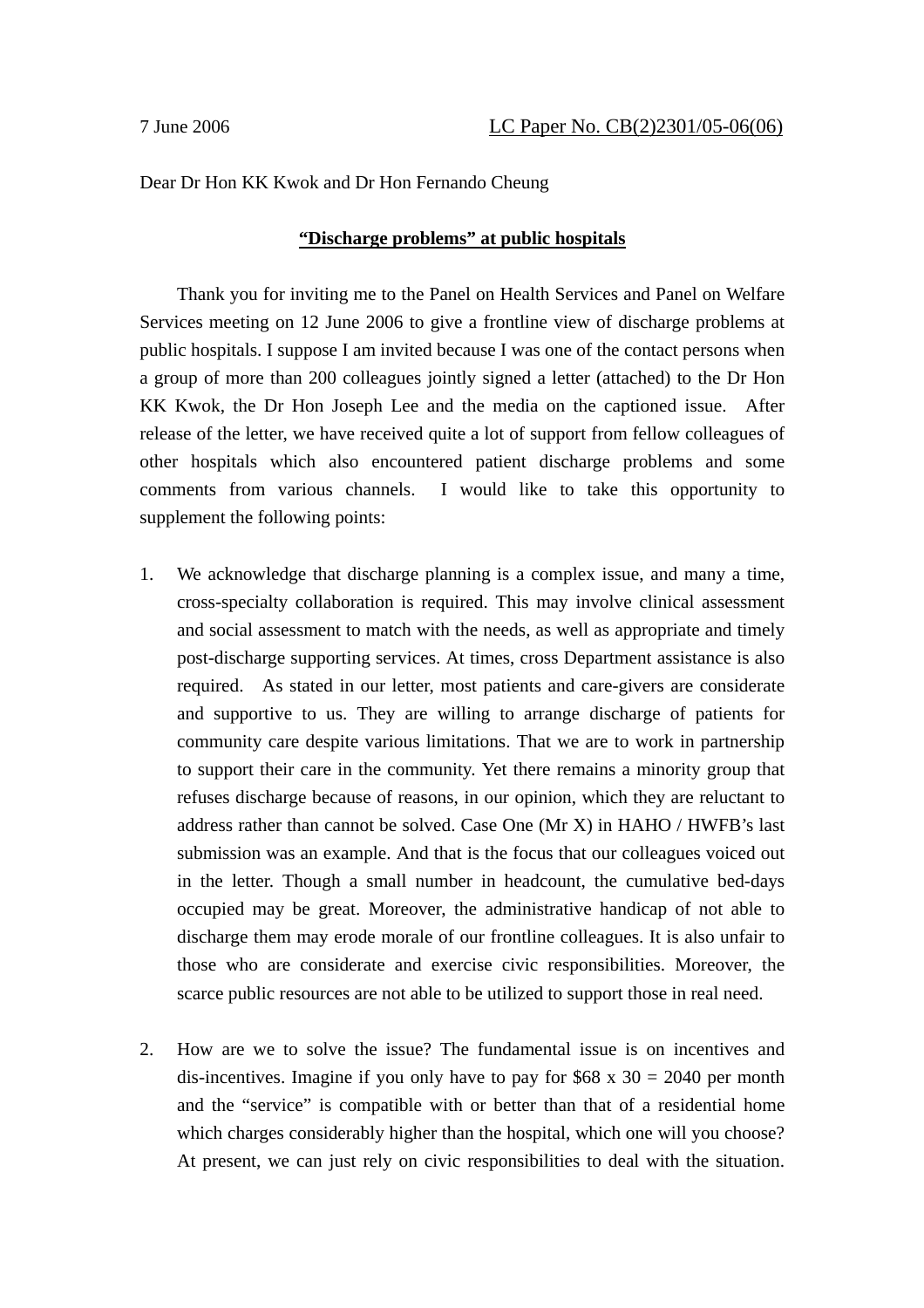We hope that the future healthcare financing model that the HWFB is to put into consultation later this year would give more consideration to hospital charges for patients in sub-acute / rehabilitative hospitals and a system would be incorporated to remove the "incentive" for delayed discharge;

- 3. What we propose are:
	- a) supporting services and residential services to patients and their care-givers should be reviewed so that it can be provided timely and matched to the needs;
	- b) a system should be in place to remove "dis-incentives" to be discharged.

Lastly, we would like to re-iterate hereby that we appreciate the support from the majority of relatives / care-givers who are willing to support their disabled relative (patient) in the community. We pledge that we would continue to give as much support as we could to our patients and their families. What we are now drawing your attention to is a group of patient/relatives who refuse to leave despite numerous assistances have been rendered to them. We hope that the public can see into the facts and policy makers can review the system. As professional staff and public servants, we hope that our skills can serve people who are in genuine need of our services and that the limited public money can be put into the best use."

Thank you for your attention

Dr LUM Chor-ming

(Contact person for the letter on "Discharge Problem in Public Hospitals" submitted to the Dr Hon KK Kwok and Dr Hon KL Lee in April 2005)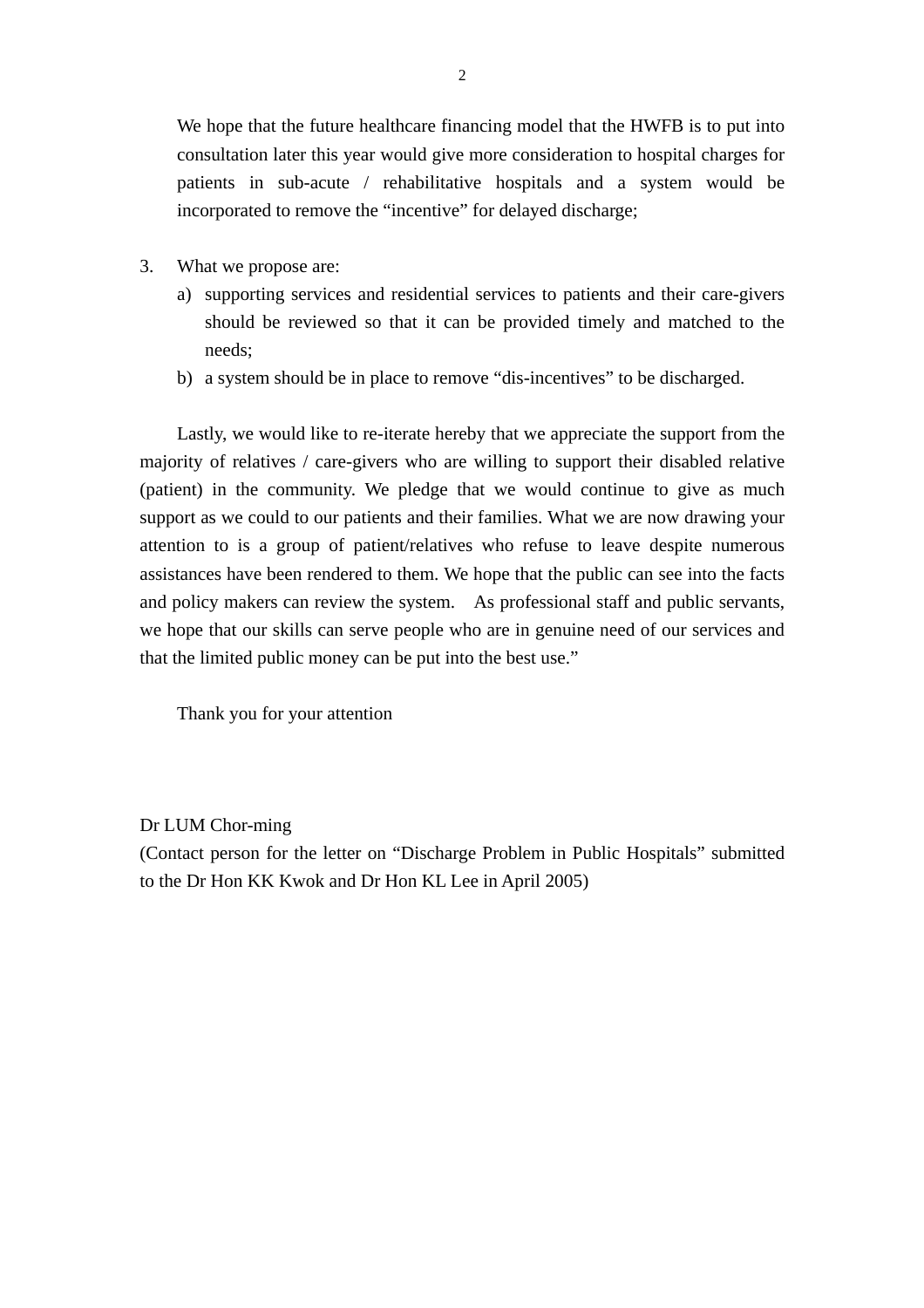# **Appendix I**

Editor-in-chief Hong Kong Standard

 $26<sup>th</sup>$  April 2005

Dear Sir/Mdm

### **"Discharge problems" at public hospitals**

While there is on-going discussion of raising hospitals fees and charges and the long-term health care financing options for Hong Kong, we, as a group of staff from one of the HA hospitals, would like to reflect on a phenomenon we have been witnessing for some years now in our public hospital system. We hope we can add an "insider" dimension to the on-going discussion.

We are working in Shatin Hospital, a convalescent and rehabilitation hospital run by the Hospital Authority. Under the public hospital system, patients usually stay in an acute hospital until their medical conditions stabilize. If fit, they will be discharged home directly. For those in need, they will be transferred to a hospital like ours to undergo a course of in-patient rehabilitation. This in-patient rehabilitation phase usually lasts for three to four weeks. Afterwards and depending on the needs, they may be arranged for community rehabilitation services. Most of the patients could recover to their usual physical state during in-patient stage. Yet, a proportion of them would be left with certain degree of permanent disability, which cannot be improved upon even with further rehabilitation or prolonged hospital stay. Our management goal for them will then be minimizing their disability as far as possible, and to provide them (and / or care-givers) with a wide range of support so that they could reintegrate back to the community. In case the patients cannot be cared at home, our medical social worker would help the family to arrange residential care homes. Though the subvented ones may take some years to enter, patients may be arranged a placement in a private old aged home under the "Enhanced Bought Place Scheme" by the Social Welfare Department. The Social Welfare Department also provides financial support to those who have genuine financial difficulties. Each year, we are able to serve nearly 4000 patients who go through our hospital this way.

However, during recent years, we observe a worrying trend. We note that increasingly,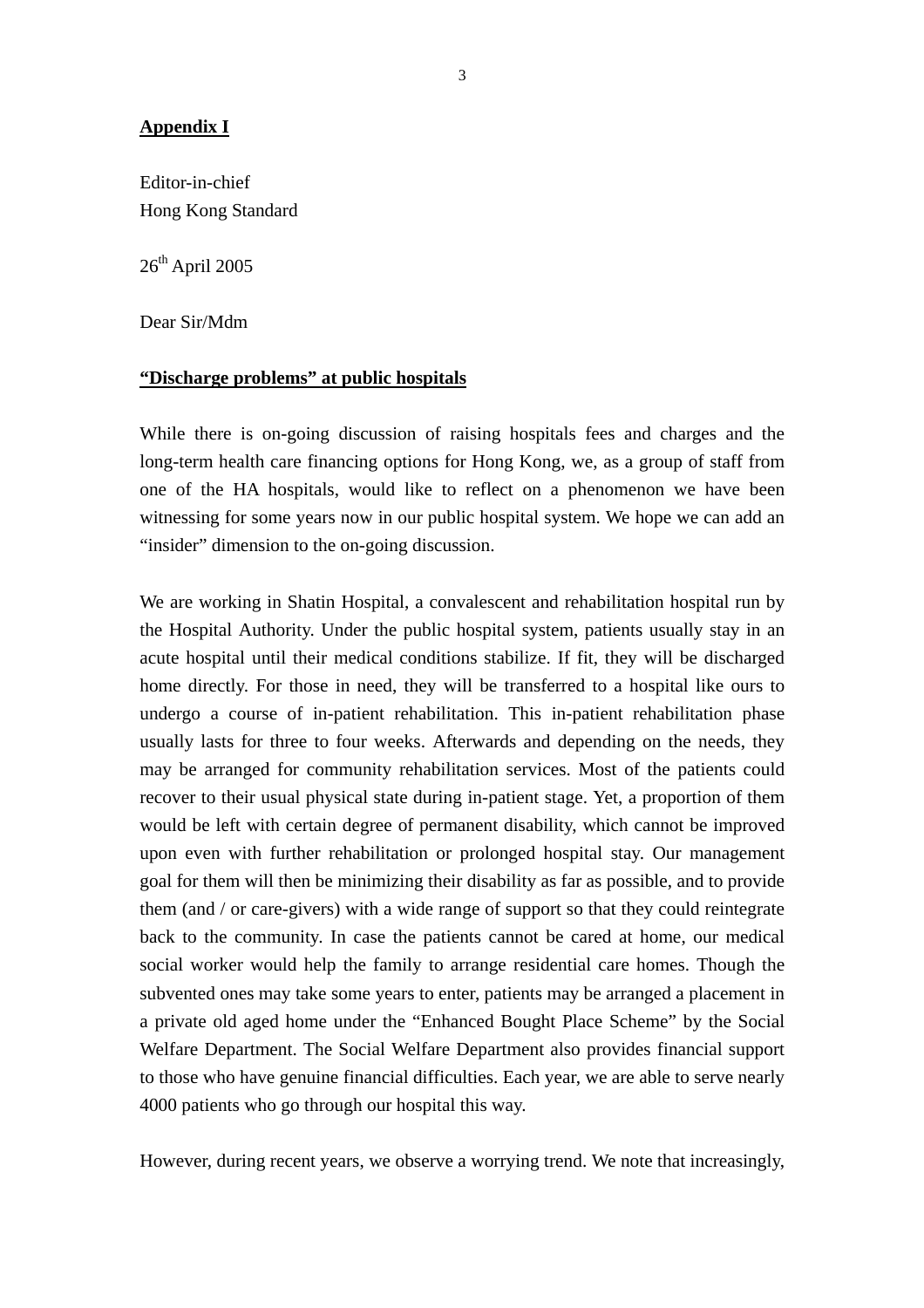more and more patients' relatives are refusing the patient to be discharged and they insist to have the patient stay in hospital despite the fact that the patient is already physically fit for discharge and various support arrangements have been made. There are patients who should have been discharged in 2003 but are still remaining in hospital today.

It may appear surprising to lay people why patients refuse to leave hospital, or that care-givers refuse to take patient back home. Some of the cases are due to mis-understandings by care-givers on the then ability of the patient that we have already trained up. Some are due to a lack of sense of security after discharge. Some are due to genuine financial difficulties. As professional healthcare workers, we listen to our patients and their care-givers. We are empathetic to their situation. We address on their concerns. We arrange appropriate support directly or assist them to solve their problems. Most of the cases can be resolved in another couple of weeks, and patient / care-givers are grateful to us when we see them again at follow up. As healthcare professionals working in public sector, we treasure this partnership relationship. We appreciate the efforts from these care-givers. We enjoy the sense of satisfaction derived from being able to provide maximum possible support and care to patient / care-giver in the community within the limit of a tight healthcare budget.

If all the "discharge problem" cases were due to the above reasons, we would not have written this letter. We see a worrying trend that patients / care-givers request to remain in hospital without a sound reason. After we have resolved their claimed problems, they understand that they have no valid reason to remain in hospitals. At the end, they resort to saying that "letting the patient stay in the hospital serves *'family's/patient's best interest'* because of the *'superb quality'* we offer". In their opinions, even when patients do not need medical and nursing care, and are beyond further rehabilitation and suitable for community support, it *"serves their interest best*" to have a team of professional nursing staff and supporting staff doing the personal care chores for the patient. In other words, they are treating a hospital as a residential care home only. By doing so, they are taking their advantages at the expenses of patients who are in need of our services and public money.

We try to appeal to their sense of civic duty. If everyone in Hong Kong behaves in such a way, we would have no capacity to provide service for those who are in real need. If the previous patient we treated behaved as what he / she does, we would not be able to take and provide the appropriate rehabilitative services that the patient has received. Their instinctive reply is almost always the same – *"I do not care about the*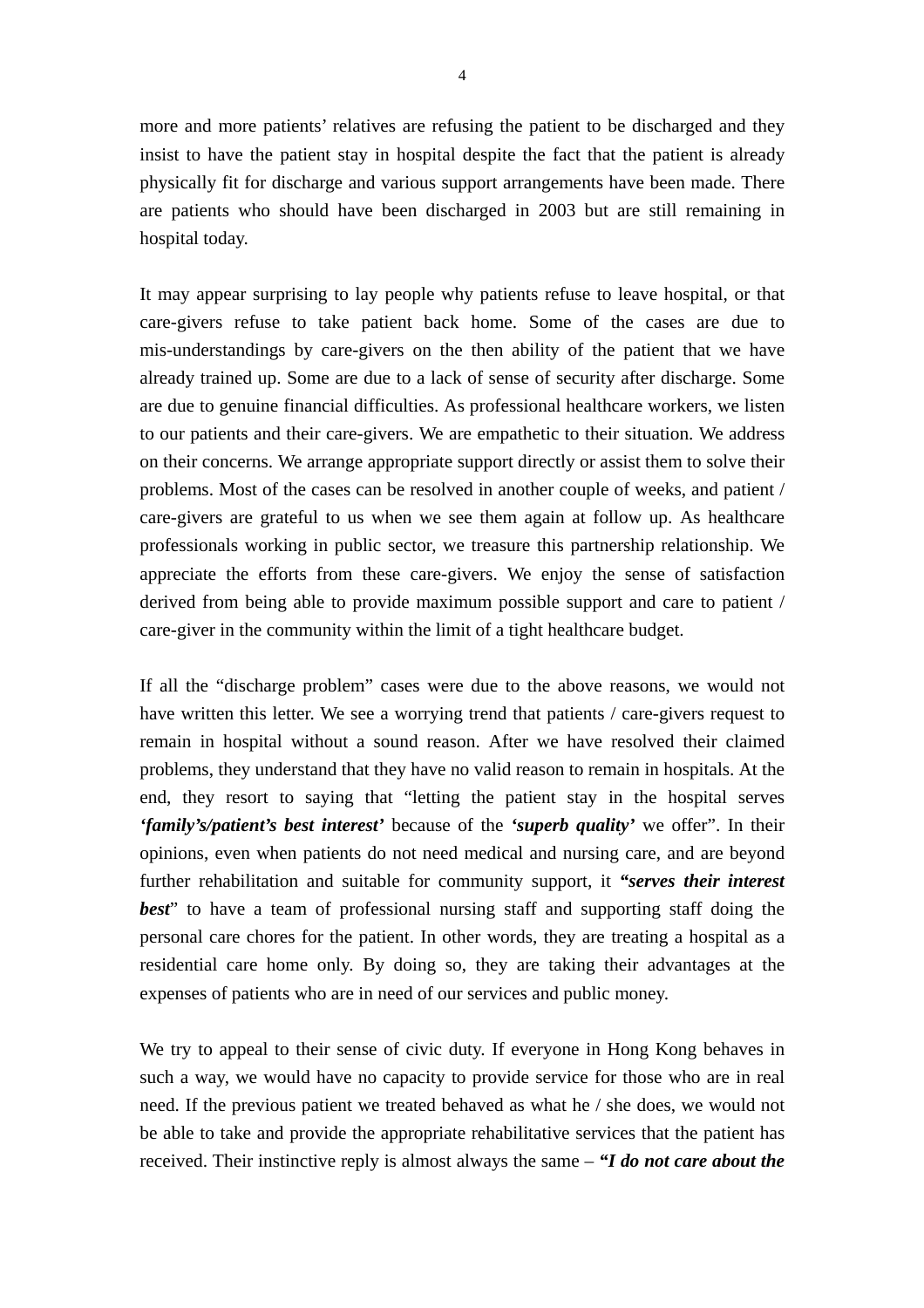#### *needs of others. I just strive for our own best interest".*

We note that this "abuse of hospital system" has been in a worsening trend. We began to have sporadic cases back in 1997 and we started keeping the relevant statistics. An estimation in 2000/2001 showed that the abuse constituted less than 1% of the total hospital utilization figures. This year, the figure has jumpstarted to 7%. What this means in money terms as far as this hospital is concerned is that nearly \$10Mn are wasted on those who do not need hospital services.

And this is not unique to our hospital. One of our clinical colleagues in another rehabilitation hospital and who writes regularly for a column in a local Chinese newspaper has estimated that around 6 % of those staying in his hospital are actually fit for discharge and yet refuse to leave. If we take the figure that each rehabilitation bed in Hong Kong is running at the cost of \$0.55 Mn a year as a baseline, this would mean that \$226Mn are wasted every year in the public healthcare services because of this "discharge problem". This \$226Mn is equivalent to the operating expenditure a medium-sized rehabilitation hospital for one year. To put this figure into another perspective, the public has to realize that recent introduction of charges for the emergency medical services only brought the Hospital Authority \$58Mn last year. The waste in our hospital system is nearly four times this figure.

We believe that something could be done in the system to rectify the issue, or at least to remove some of the incentives to overstay inherent in our existing system. This can be illustrated by a case. A patient and his family are receiving Comprehensive Social Security Assistance (CSSA). Under the existing welfare system, while a CSSA recipient remains in a hospital, his hospital fees are exempted. Yet the family is still receiving the whole lump sum of CSSA as if the patient is at home. The patient needs only the service of an old aged home but he has ample incentive to stay on in a hospital. What this means is that the patient is enjoying an old age home services at the expenses of public money and opportunity of other patients who are in need of rehabilitative care. This patient has now been in hospital for more than 2 years. If not for his family's refusal to the discharge, the hospital bed may have served more than 30 patients in the past 2-3 years!

For quite sometime, we have been handling the situation locally at our hospital level. This has tasked everyone in the hospital, from frontline staff to the senior management immensely. There was once a case that took nearly 200 man-hours from the senior management to frontline staff to handle before the case was discharged!